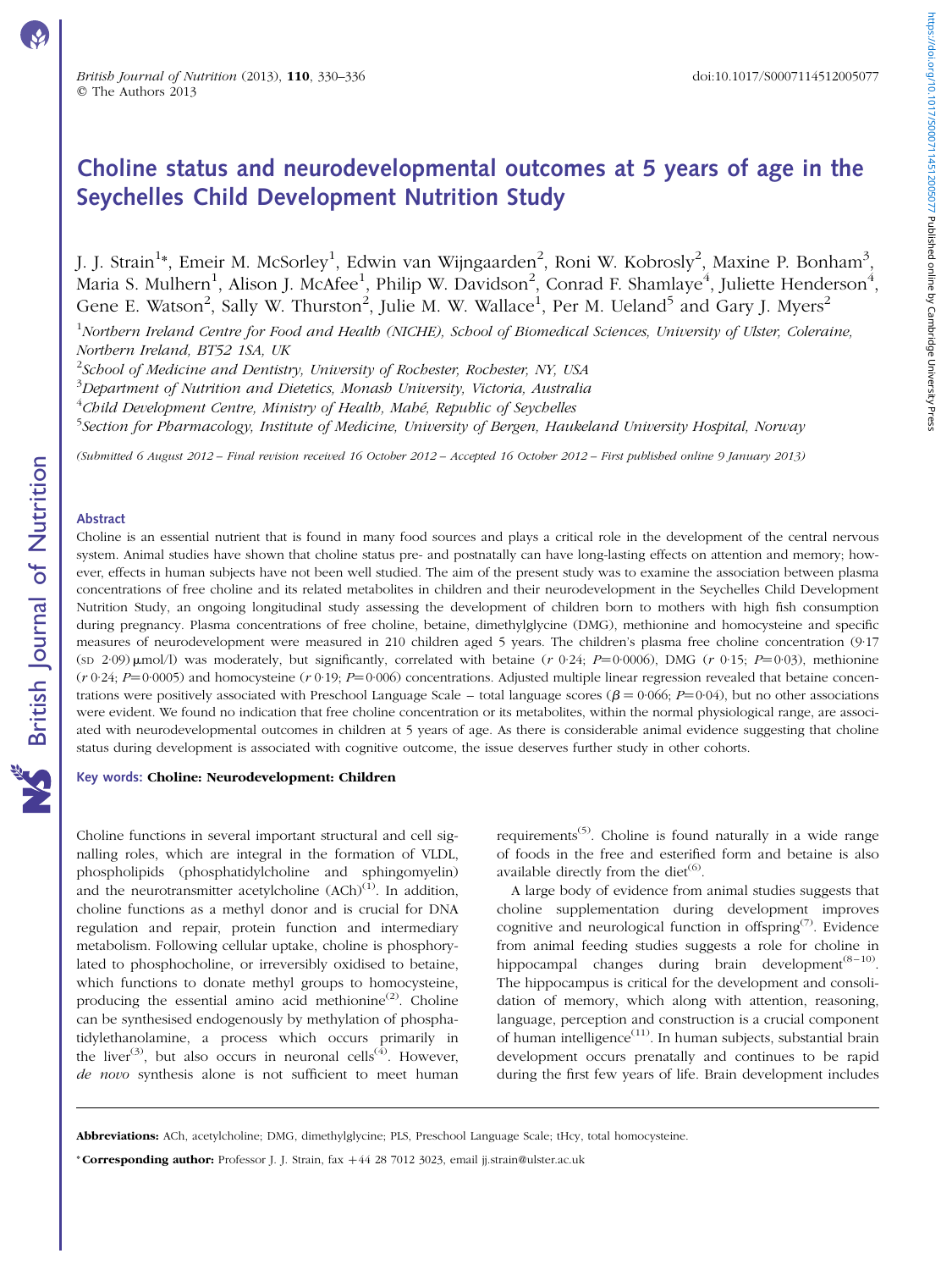neurogenesis, axonal and dendritic growth, synaptogenesis, cell death, synaptic pruning, myelination and gliogenesis<sup>(12)</sup>. A number of animal experiments have reported cognitive or other neurological benefits of dietary choline provided either at critical prenatal windows or throughout pregnancy to weaning (for a review, see McCann et  $al^{(7)}$ ). Animal studies have also manipulated intake postnatally and reported beneficial effects in the offspring<sup> $(13-15)$ </sup>. In addition, these studies indicate that in animals the effects of choline supplementation or deficiency during development persist to later in life<sup> $(7,13,16)$ </sup>.

Despite the widely accepted importance of choline in development of the nervous system, the possible role of choline status on neurodevelopment in children has been investigated in few human studies to date. Signore et  $al$ .<sup>(17)</sup> prospectively studied 400 mother–child pairs recruited in Birmingham, Alabama, and reported no association at the age of 5 years between cord blood choline concentration and intelligence quotient scores measured using the Wechsler Preschool and Primary Scale of Intelligence-Revised. However, the present study reported scores well below the national norms on the developmental tests among both mothers and their children, and thereby raised questions about the study's ability to identify beneficial effects of individual nutrients, such as choline, in the face of poor overall nutrition or other environmental variables that might have contributed to the low scores. Wu *et al.*<sup>(18)</sup> found that maternal choline status in the first half of pregnancy was significantly associated with cognitive development among healthy term gestation infants. To date, no study has examined the impact of the child's, rather than the mother's, choline status (and other biomarkers of onecarbon metabolism) on neurodevelopment.

As the brain continues to develop rapidly during childhood, nutrition is likely to continue to have an impact on neurodevelopment in the preschool years<sup>(19)</sup>. Plasma free choline, for example, is a precursor of the endogenous neurotransmitter ACh and disturbances of the ACh system may impair hippocampus-related cognitive and emotional function<sup>(20)</sup>. Also, epigenetic mechanisms, including DNA methylation, function in the neurobiology of cognition<sup> $(21,22)$ </sup> and provide plausible mechanisms for a role for choline in development. We postulated that choline exposure in early life could affect hippocampal development, thereby affecting memory and intelligence in children. Therefore, we examined the relationship between biological markers of choline status (and other biomarkers of onecarbon metabolism) and neurodevelopment at 5 years of age in the Seychelles Child Development Nutrition Study.

# Subjects and methods

# Study population

Participants were recruited from an ongoing study investigating maternal exposure to methylmercury through fish consumption and developmental outcomes in the Republic of Seychelles, an archipelago of over 100 islands in the Indian Ocean, about 1500 km off the coast of East Africa. In 2001, we recruited, at their first antenatal visit (gestational age range 14–24 weeks), 300 healthy pregnant women on

the island of Mahé to participate in the study. Of those initially recruited, 256 children completed the 5-year evaluation and complete data on choline variables; endpoints and a priori selected covariates were available for 210 children (106 boys and 104 girls).

The present study was conducted according to the guidelines laid down in the Declaration of Helsinki, and all procedures involving human participants were approved by the Institutional Review Boards of the University of Rochester and the Ministry of Health in the Republic of Seychelles. Written informed consent was obtained from all the participants.

# Demographic anthropometric and neurodevelopmental assessments

Birth outcome data, such as birth weight, were obtained from hospital records. When the children were nearing the age 5 years, they were recalled for an evaluation. At the evaluation, mothers completed a questionnaire providing demographic data and the Child Behaviour Checklist (total  $T\text{-score}^{(23)}$ . The children completed a test battery, which included anthropometry and a series of cognitive, motor and language tests. Children's height and weight were measured by trained nurses and used to calculate BMI z-score based on WHO cut-offs<sup> $(24)$ </sup>. All measuring equipment was calibrated prior to initiation of the study, and regularly throughout the study, by the Seychelles Bureau of Standards.

The neurodevelopmental test battery included the following: Finger Tapping (total taps, dominant and non-dominant hand), the Preschool Language Scale (PLS)-Revised (total language, auditory comprehension and verbal knowledge)<sup>(25)</sup>. the Woodcock–Johnson Test of Scholastic Achievement (applied problems, letter-word recognition)<sup>(26)</sup>, The Child Behaviour Checklist (total  $T\text{-score}^{(23)}$  and two of three subtests of the Kaufman Brief Intelligence Test (verbal reasoning, matrices)<sup>(27)</sup>. Testing was accomplished by J. H., a Maternal and Child Health Nurse specially trained at the University of Rochester to administer the test battery. All tests were translated to Creole, the language spoken at home in the Republic of Seychelles by the Kreole Institute in Seychelles. All tests were translated from English to Creole and then back-translated. Pilot testing was conducted to verify that test results were in line with the test norms.

# Blood sampling and biochemical measurements

Children's venous non-fasting blood samples were collected in EDTA-containing tubes for plasma separation after completion of the 5-year developmental assessment. Samples were stored in the dark at  $4^{\circ}$ C until separation, which was performed within 0·5–2·5 h of the time of sampling. Plasma and whole blood samples were stored (for a maximum of 1 year) at  $-70^{\circ}$ C until batch analysis at the end of the study. Plasma free choline, betaine, dimethylglycine (DMG), total homocysteine (tHcy) and methionine were analysed at the laboratory of Bevital AS (http://www.bevital.no) by liquid chromatography-tandem MS (liquid chromatography-MS/ MS), as described previously $^{(28)}$ .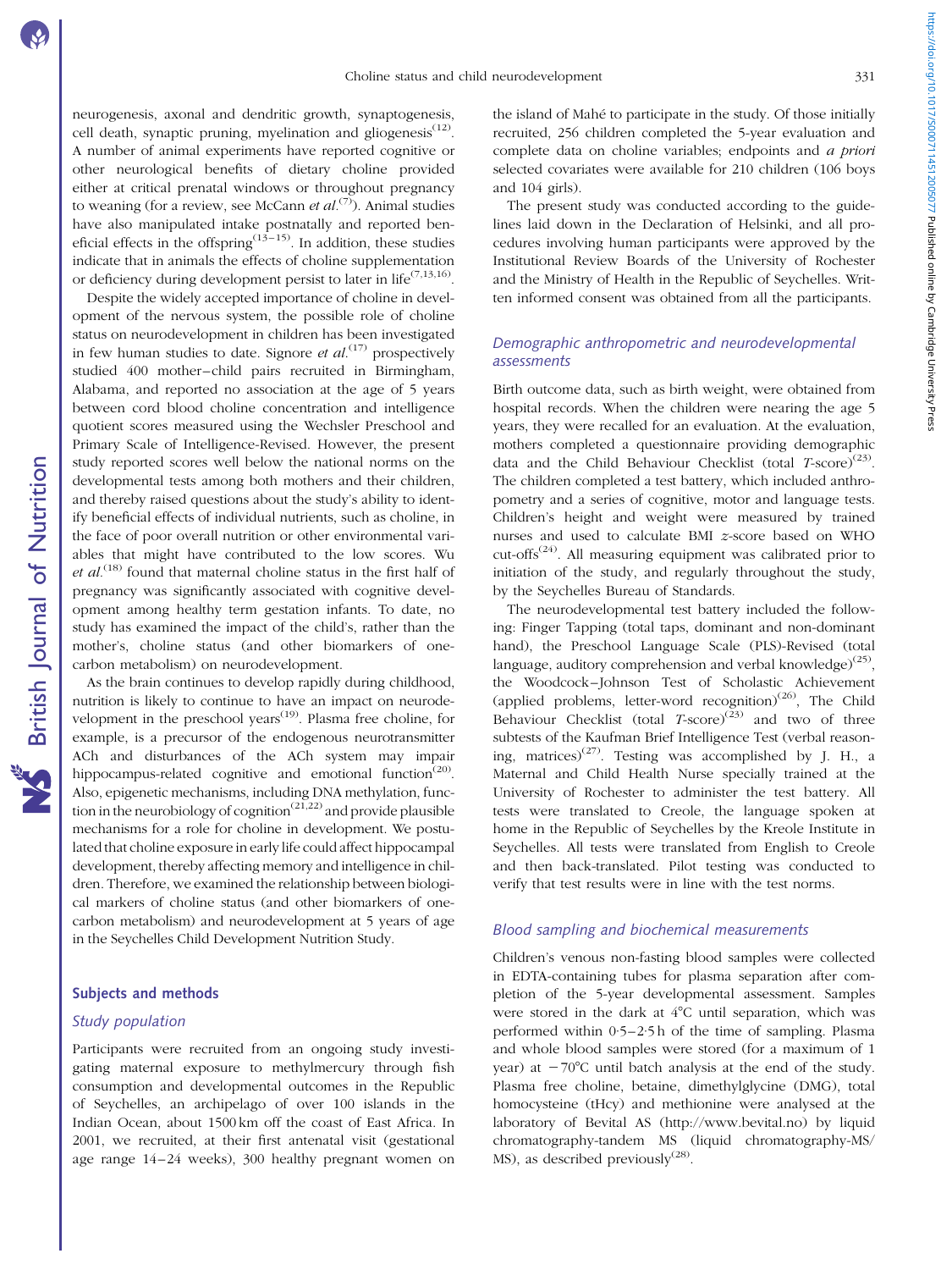Analyses controlled for the following covariates known to be associated with child development<sup> $(29)$ </sup>: birth weight (continuous), child's age at testing (continuous), socio-economic status (the Hollingshead Four-Factor Socioeconomic Status modified for use in the Seychelles; continuous), home environment (the Paediatric Review of Children's Environmental Support and Stimulation continuous), maternal intelligence (measured on the Matrices subtest of the Kaufman Brief Intelligence Test at the child's 19-month evaluation; continuous), sex of the child, the number of nuclear family members living with the child at the time of the 5-year evaluation (living with both parents  $v$ , other situations) and maternal age (continuous).

# Data analysis

Bivariate relationships among choline, tHcy and related measures and between these measures and neurodevelopmental endpoints were evaluated using correlation coefficients (Pearson or Spearman depending on variable distribution) and scatter plots.  $\chi^2$  Tests (for categorical variables) and t tests (for continuous variables) were performed to compare covariate values among the 210 subjects with complete data with those of excluded subjects (for whom some covariate data were not available). Analyses were conducted using R 2.12.0 (R Foundation for Statistical Computing) and SAS version 9.2 (SAS Institute, Inc.). All statistical tests were evaluated using a two-sided  $P=0.05$  significance level. Nonparametric statistical tests (including the Mann–Whitney test) were used where data could not be normalised (plasma DMG and methionine concentrations) by log-transformation and analysed using parametric tests.

The association of each of the five choline-related measures with each of the ten neurodevelopmental endpoints was estimated using separate multiple linear regression analyses, adjusted for all covariates outlined earlier. As choline metabolism may vary by  $sex^{(30)}$ , interaction terms between each of the choline measures and sex were included in the models. If the interaction term was not statistically significant, it was excluded and the analysis was rerun. Within each model, we used a two-tailed  $\alpha$ -level of 0.05 to determine the significance of interactions and independent variable effects.

Regression assumptions were checked for each model. For models in which the assumption of normally distributed errors with constant variance was violated, we log-transformed the dependent variable to stabilise the variance and produce more normally distributed errors. Variance inflation factors were used as a check for collinearity among variables<sup> $(31)$ </sup>. Statistical outliers (defined as observations with standardised residuals greater than 3 in absolute value) and influential points (defined as observations with a Cook's distance larger than  $0.50^{(31)}$  were identified for each model and affected models were then run with and without these values. When results differed substantially with the inclusion or exclusion of outliers or influential points, the differences were noted. Although multiple measures of exposures and cognitive

outcomes are included, statistical models are not independent and address the same hypothesis and the interpretation of results is guided by prior data reported in previous cohorts<sup>(32)</sup>. The present study, therefore, does not correct for multiple testing, which is overly conservative and suffers from numerous limitations(33,34).

# **Results**

Relative to the 210 subjects with complete data, excluded subjects (owing to incomplete covariate data,  $n/46$ ) did not differ significantly in terms of the child's age, sex or birth weight; the mother's age, intelligence or socio-economic status; or the family's home environment. The child's development was assessed at a mean age of 5.61 (sp 0.3) years. In total, 50 % of the subjects were boys. The mean BMI of children at time of testing was 15 (sp  $2.1$ ) kg/m<sup>2</sup>. Characteristics of the study cohort, including concentrations of free choline, betaine, DMG and tHcy, are summarised in [Table 1](#page-3-0). The concentration of free choline and its related metabolites did not differ significantly between boys and girls. However, sex differences were evident in a number of neurodevelopmental endpoints. Boys performed better than girls in Finger Tapping (total, dominant and non-dominant), while girls performed better than boys in the PLS (total language and verbal knowledge) [\(Table 1\)](#page-3-0). Free choline concentration was significantly correlated with concentration of betaine ( $r \theta$ -24;  $P=0.0006$ ), DMG  $(r \ 0.15; P=0.03)$ , methionine  $(r \ 0.24; P=0.0005)$  and tHcy  $(r 0.19; P=0.006)$ . Betaine concentration was positively correlated with the logarithm of DMG concentration (r 0·28;  $P<0.0001$ ) and negatively correlated with tHcy concentration  $(r - 0.18; P = 0.01)$ . DMG concentration was positively correlated with methionine concentration ( $r \theta$ -30;  $P < 0.001$ ).

The results of multiple linear regression analyses examining the association between choline measures and neurodevelopmental endpoints are presented in [Table 2](#page-4-0). There was no interaction between the choline measures and sex in any model. The PLS-total language score improved with increasing plasma betaine concentration (i.e. 0·7-point increase in PLS per standard deviation of betaine concentration ('standard deviation of betaine' multiplied by ' $\beta$  value for PLS-total language score')), but there were no other associations present among choline, DMG, methionine or tHcy concentration and any of the endpoints. Results were similar when choline measures were log-transformed.

### **Discussion**

The major finding from the present study is the lack of significant associations in covariate-adjusted models between choline measures (and other biomarkers of one-carbon metabolism) and various cognitive outcomes in the 5-yearold children in the Seychelles Child Development Nutrition Cohort. We did not find a significant association between the plasma concentration of free choline, or its related metabolites, and children's intelligence assessed by the Kaufman Brief Intelligence Test, a test which measures both verbal and non-verbal intelligence and provides an indication of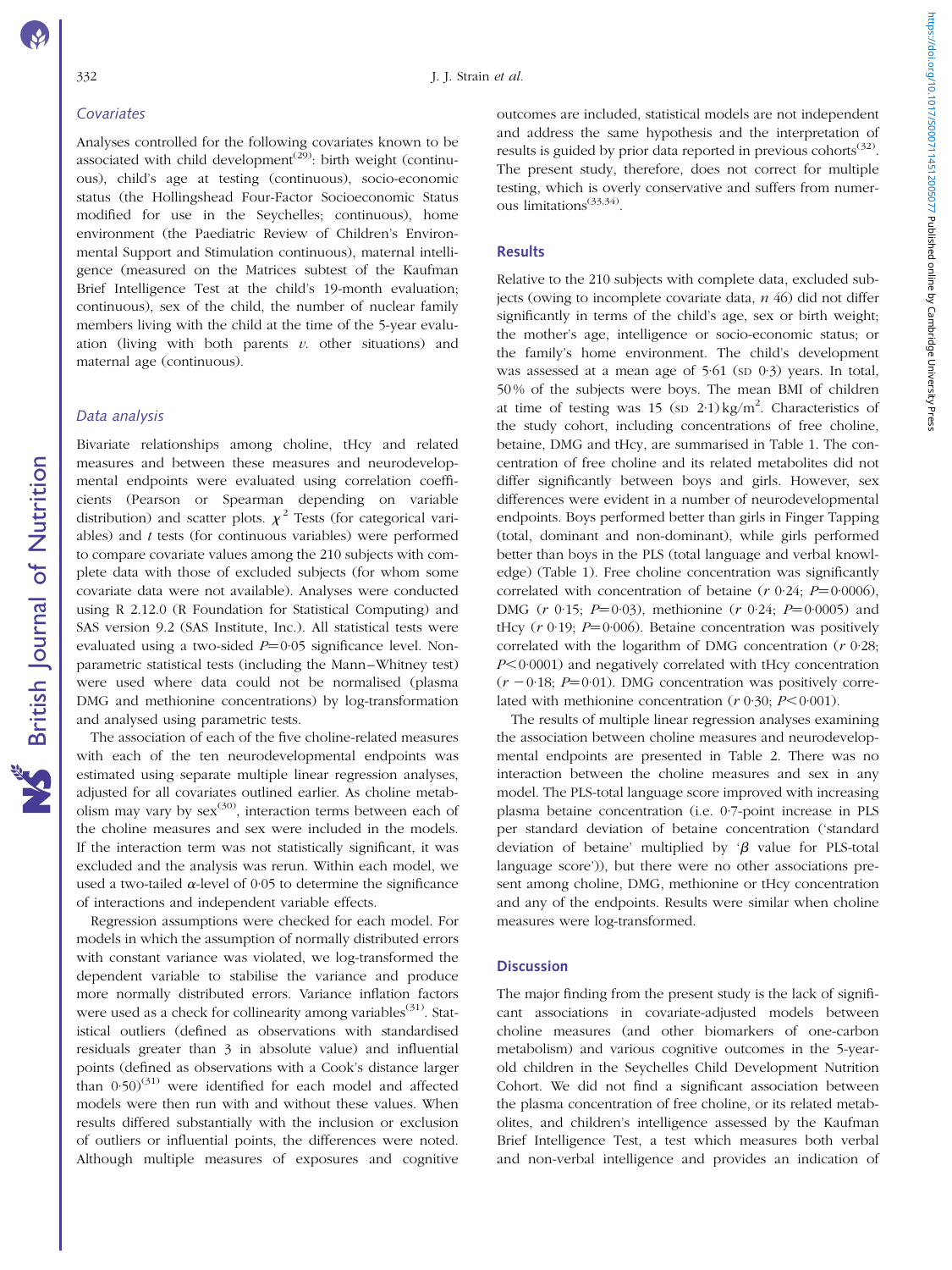<span id="page-3-0"></span>visual perception, cognitive ability and receptive vocabulary. The Woodcock–Johnson Test of Achievement, which assesses the overall level of scholastic achievement, was also non-significantly associated with choline concentration. In addition, we included measures of neurodevelopment that may be more specifically related to choline. For example, the Finger Tapping Test, which provides a measure of fine motor speed, may be relevant in light of reports that postnatal dietary choline supplementation improves gross motor locomotion in mice(35). The PLS and Child Behaviour Checklist provide a more specific assessment of visuospatial and auditory memory and social or emotional responses, domains which may be particularly sensitive to choline<sup> $(36,37)$ </sup>, potentially owing to the influence of ACh on hippocampal plasticity<sup>(20)</sup>. Nevertheless, we did not find any consistent relationships between the endpoints measured and the plasma concentration of choline, DMG, methionine or tHcy. However, plasma betaine concentration was positively associated with the PLS-total language score. A previous intervention study in healthy elderly adults reported a positive effect of betaine on memory performance, which the authors speculated was explained by the greater availability of choline metabolites for synthesis of ACh and structural phospholipids, such phosphatidylcholine and sphingomyelin<sup> $(38)$ </sup>. Such a

mechanism is also plausible in children, particularly as the early years are a time of rapid brain growth, with the peak time for development between 5 months gestation and 4 years of age<sup> $(39)$ </sup>. Albeit scientifically plausible, the present finding that the PLS-total language score was significantly associated with betaine requires confirmation in future research, as it may be owing to chance.

To our knowledge, the present study is the first to examine the relationship between the plasma concentration of choline and other biomarkers of one-carbon metabolism and concomitant cognitive performance in children. Animal studies, however, have consistently shown a cause-and-effect relationship between postnatal choline intake (and other biomarkers of one-carbon metabolism) and subsequent performance in offspring<sup> $(7)$ </sup>, with beneficial effects reported to be long term and evident in adulthood and old  $\text{age}^{(13)}$ . The majority of research investigating choline intake and performance has been undertaken in animal models, specifically in rodents<sup> $(7)$ </sup>. The growth and development of the rat and human brain progress at different rates, making direct extrapolation of animal data to human subjects difficult. However, similar to the rat, it has been reported that a large proportion (80 %) of the human brain growth spurt is postnatal $\bar{A}^{(40)}$ . This observation, together with the evidence that neural plasticity in response

Table 1. Summary statistics for predictors, cognitive endpoints and covariates in 5 year-old Seychellois children (Mean values and standard deviations)

|                                       | All (n 210) |          | Boys (n 106) |          | Girls (n 104) |         |        |
|---------------------------------------|-------------|----------|--------------|----------|---------------|---------|--------|
|                                       | Mean        | SD       | Mean         | SD       | Mean          | SD      | $P^*$  |
| Predictors                            |             |          |              |          |               |         |        |
| Free choline $(\mu \text{mol/l})$     | 9.17        | 2.09     | 9.21         | 1.92     | 9.13          | 2.30    | 0.780  |
| Betaine (µmol/l)                      | 45.80       | $10-80$  | 44.4         | $10-8$   | 47.10         | $10-7$  | 0.070  |
| Dimethylglycine (µmol/l)              | 4.83        | 2.62     | 4.94         | 2.65     | 4.70          | 2.60    | 0.500  |
| Met $(\mu \text{mol/l})$              | 25.10       | 7.70     | 25.50        | $8 - 60$ | 24.80         | 6.80    | 0.970  |
| Homocysteine ( $\mu$ mol/l)           | 6.14        | 1.44     | $6-10$       | 1.40     | 6.20          | 1.50    | 0.460  |
| Endpoints                             |             |          |              |          |               |         |        |
| <b>Finger Tapping</b>                 |             |          |              |          |               |         |        |
| Total                                 | 44.50       | $9 - 80$ | 46.60        | 9.50     | 42.40         | 9.70    | 0.002  |
| Dominant hand                         | 23.40       | $5-70$   | 24.80        | 5.20     | 21.90         | 5.90    | 0.0002 |
| Non-dominant hand                     | 21.20       | 4.90     | 21.80        | 4.90     | 20.50         | 4.80    | 0.050  |
| <b>PLS</b>                            |             |          |              |          |               |         |        |
| Total language                        | 118.70      | 5.40     | 117.90       | 5.60     | 119.50        | 4.90    | 0.050  |
| Auditory comprehension                | 55.60       | 2.70     | $55-40$      | 2.90     | $55 - 80$     | 2.50    | 0.420  |
| Verbal knowledge                      | 63.10       | 3.30     | 62.50        | $3-40$   | 63.70         | 3.00    | 0.006  |
| WJ                                    |             |          |              |          |               |         |        |
| Applied problems                      | 15.10       | 4.10     | 14.80        | 4.20     | $15-40$       | 4.10    | 0.250  |
| Letter-word recognition               | 11.20       | 5.90     | 10.50        | 5.70     | 11.90         | 6.10    | 0.090  |
| <b>CBCL</b>                           | 59.40       | $8-40$   | 60.00        | 8.90     | 58-80         | 7.90    | 0.290  |
| K-BIT                                 |             |          |              |          |               |         |        |
| Verbal reasoning                      | 11.70       | 2.80     | $11-40$      | 2.80     | 12.10         | 2.80    | 0.080  |
| <b>Matrices</b>                       | 7.70        | 1.20     | 7.70         | 1.30     | 7.75          | 1.20    | 0.970  |
| Covariates                            |             |          |              |          |               |         |        |
| Birth weight (g)                      | 3238        | 492      | 3335         | 487      | 3138          | 480     | 0.004  |
| Child's age at testing (years)        | 5.60        | 0.30     | 5.60         | 0.30     | 5.60          | 0.80    | 0.330  |
| Child's BMI at testing $(kg/m^2)$     | 15.00       | 2.05     | 15.10        | 1.90     | 14.90         | 2.20    | 0.490  |
| BMI z-score                           | $-0.34$     | 1.26     | $-0.27$      | 1.23     | $-0.42$       | 1.28    | 0.410  |
| Socio-economic status                 | 31.20       | 10.90    | 32.50        | $11-40$  | 29.80         | $10-20$ | 0.100  |
| <b>PROCESS</b>                        | 152.00      | 15.00    | 152.00       | $15-00$  | 152.00        | 15.00   | 0.750  |
| Maternal K-BIT (matrices)             | 86-30       | 13.60    | 86-20        | 14.40    | 86.30         | 12.90   | 0.950  |
| Maternal age at child's birth (years) | 27.90       | 6.10     | 28.10        | 6.20     | 27.60         | 5.90    | 0.630  |

PLS, Preschool Language Scale; WJ, Woodcock–Johnson; CBCL, Child Behaviour Checklist; K-BIT, Kaufman Brief Intelligence Test; PROCESS, Paediatric Review of Children's Environmental Support and Stimulation.

\* Comparison between boys and girls using t test or Mann–Whitney test as appropriate.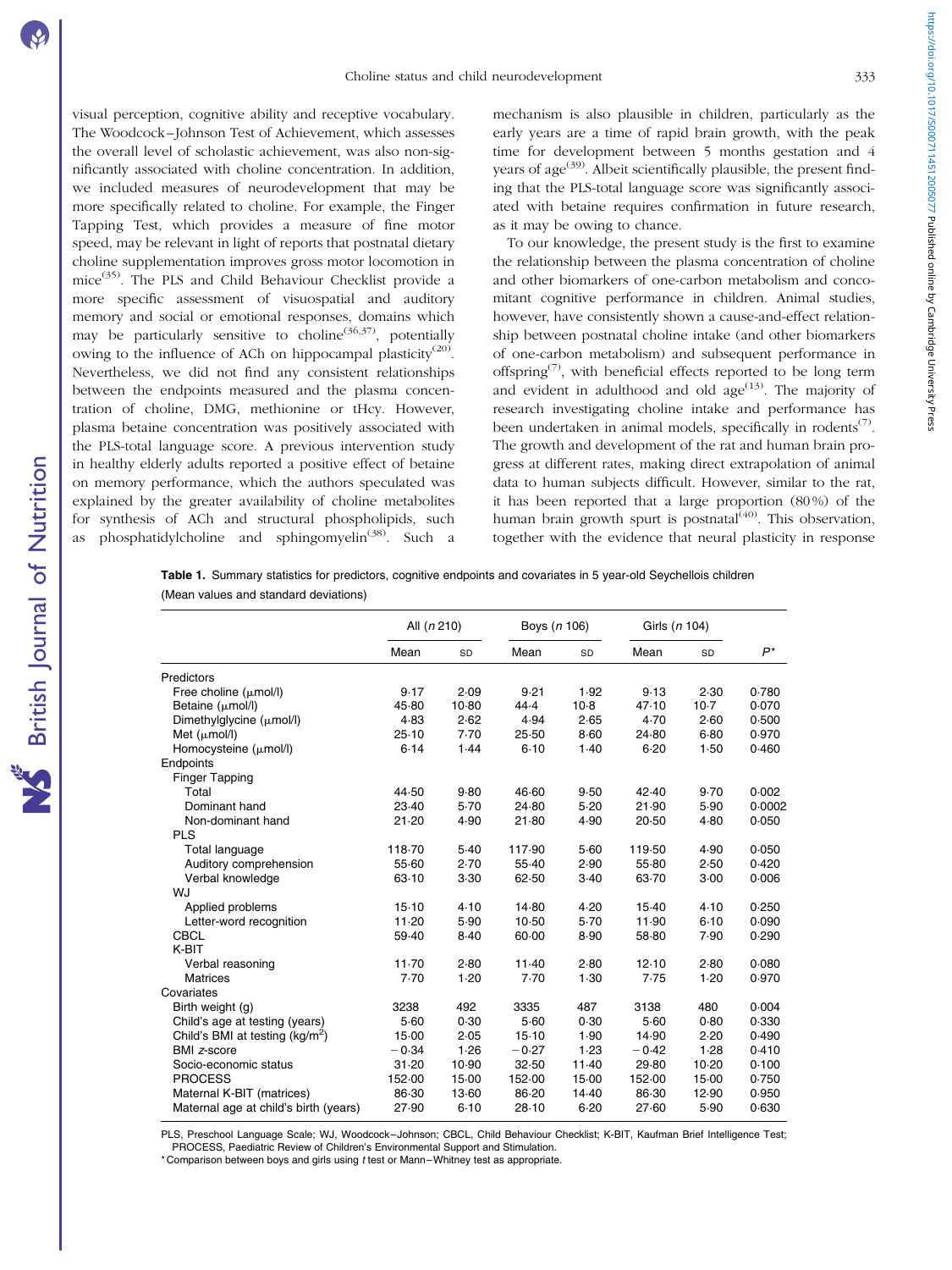<span id="page-4-0"></span>Table 2. Associations between choline and its related metabolites and neurodevelopmental endpoints in 5 year-old Seychellois children (b Coefficients and their standard errors from adjusted\* multiple linear regression analyses)†

Free choline **Betaine** Betaine Dimethylglycine Met Met Homocysteine  $\beta$  SE  $\beta$  SE  $\beta$  SE  $\beta$  SE  $\beta$  SE Finger Tapping Total 0·310 0·330 20·056 0·063 0·042 0·260 20·010 0·090 0·094 0·470 R <sup>2</sup> 0·06 0·06 0·06 0·06 0·06  $P$  0·14 0·14 0·14 0·18 0·18 0·18 0·18 Dominant 0·180 0·190 20·080 0·036 0·029 0·150 20·0019 0·051 20·021 0·270 R <sup>2</sup> 0·09 0·09 0·09 0·09 0·09 P 0·02 0·02 0·02 0·02 0·02 Non-dominant 0-130 0-170 0-032 0-014 0-130 0-040 0-096 0-240  $R^2$  0.03 0.03 0.02 0.02 0.02 0.02  $P$  0·80 0·63 0·85 0·85 0·84 0·85 0·84 PLS<br>Total language Total language 0·007 0·170 0·066‡ 0·032 0·017 0·130 20·007 0·045 20·360 0·240  $R^2$  0.18 0.18 0.19 0.19 0.18 0.19 0.19  $P$  ,0001 ,0001 ,0001 ,0001 ,0001 ,0001 ,0001 ,0001 ,0001 ,0001 ,0001 ,0001 ,0001 ,0001 ,0001 ,0001 ,0001 ,0001 ,0001 ,0001 ,0001 ,0001 ,0001 ,0001 ,0001 ,0001 ,0001 ,0001 ,0001 ,0001 ,0001 ,0001 ,0001 ,0001 ,0001 ,0001 , Auditory comprehension 0·030 0·080 0·029 0·016 20·035 0·067 20·010 0·023 20·130 0·120  $R^2$  0.21 0.21 0.22 0.21 0.21 0.21 0.21  $P$  ,0001 ,0001 ,0001 ,0001 ,0001 ,0001 ,0001 ,0001 ,0001 ,0001 ,0001 ,0001 ,0001 ,0001 ,0001 ,0001 ,0001 ,0001 ,0001 ,0001 ,0001 ,0001 ,0001 ,0001 ,0001 ,0001 ,0001 ,0001 ,0001 ,0001 ,0001 ,0001 ,0001 ,0001 ,0001 ,0001 , Verbal knowledge  $-0.030$  0·10 0·038 0·020 0·082 0·083 0·0029 0·028 -0·230 0·150<br> $R^2$  0·12 0·12 0·14 0·13 0·12  $R^2$  0·12 0·12 0·14 0·13 0·12 0·13  $P$  0·001  $< 0.001$   $< 0.001$  0·001 0·001  $< 0.001$ W.I Applied problems  $-0.210$   $-0.12$   $-0.018$   $-0.023$   $-0.12$   $-0.094$   $-0.019$   $-0.032$   $-0.220$   $-0.170$ <br> $0.30$   $0.30$   $0.30$ R <sup>2</sup> 0·31 0·30 0·30 0·30 0·30  $P$  , and  $P$  , and  $P$  , and  $P$  , and  $P$  , and  $P$  , and  $P$  , and  $P$  , and  $P$  , and  $P$  , and  $P$  , and  $P$  , and  $P$  , and  $P$  , and  $P$  , and  $P$  , and  $P$  , and  $P$  , and  $P$  , and  $P$  , and  $P$  , and  $P$  , and Letter-word recognition 0·035 0·160 0·029 0·030 20·083 0·130 0·013 0·043 20·140 0·230  $R^2$  0.40 0.40 0.41 0.40 0.40 0.30  $P$  ,0001 ,0001 ,0001 ,0001 ,0001 ,0001 ,0001 ,0001 ,0001 ,0001 ,0001 ,0001 ,0001 ,0001 ,0001 ,0001 ,0001 ,0001 ,0001 ,0001 ,0001 ,0001 ,0001 ,0001 ,0001 ,0001 ,0001 ,0001 ,0001 ,0001 ,0001 ,0001 ,0001 ,0001 ,0001 ,0001 , CBCL 0·170 0·270 20·040 0·051 20·260 0·210 20·076 0·072 0·650 0·380  $R^2$  0.15 0.16 0.15 0.16 0.16 0.16 0.16 0.16  $P$  ,0001 ,0001 ,0001 ,0001 ,0001 ,0001 ,0001 ,0001 ,0001 ,0001 ,0001 ,0001 ,0001 ,0001 ,0001 ,0001 ,0001 ,0001 ,0001 ,0001 ,0001 ,0001 ,0001 ,0001 ,0001 ,0001 ,0001 ,0001 ,0001 ,0001 ,0001 ,0001 ,0001 ,0001 ,0001 ,0001 , K-BIT Verbal reasoning 0·072 0·080 -0·0009 0·017 -0·087 0·070 -0·008 0·024 0·150 0·130  $R^2$  0.16 0.16 0.16 0.16 0.16 0.16 0.16  $P$  ,0001 ,0001 ,0001 ,0001 ,0001 ,0001 ,0001 ,0001 ,0001 ,0001 ,0001 ,0001 ,0001 ,0001 ,0001 ,0001 ,0001 ,0001 ,0001 ,0001 ,0001 ,0001 ,0001 ,0001 ,0001 ,0001 ,0001 ,0001 ,0001 ,0001 ,0001 ,0001 ,0001 ,0001 ,0001 ,0001 , Matrices 0·044 0·040 0·007 0·008 0·030 0·032 20·008 0·011 0·084 0·060  $R^2$  0-11 0-11 0-11 0-11 0-11 0-10 0-11 0-11 P 0·006 0·006 0·006 0·007 0·004

PLS, Preschool Language Scale; WJ, Woodcock–Johnson; CBCL, Child Behaviour Checklist; K-BIT, Kaufman Brief Intelligence Test.

\* Adjusted for birth weight, child's age at testing, socio-economic status, home environment, maternal intelligence, sex of the child, the number of nuclear family members living with the child and maternal age.

 $\dagger$  For all models, n 210 and df = 200

 $±$  Significant association ( $P=0.04$ ).

to learning continues throughout childhood, would suggest that requirements for brain-related nutrients, including choline, would be important in early childhood $(19)$ . The essentiality of nutrients will be related to the timing of their delivery, compared with the critical periods during brain development. However, unlike the prenatal period, the windows of exposure for brain development during the pre-school years are relatively broad<sup> $(41)$ </sup>, while, furthermore, the capacity for plasticity within the human brain may allow it to compensate for fluctuations in nutritional status.

Choline circulates in a bound form, mostly in the form of phosphatidylcholine, or in a free form initially reported as a likely mechanism supplying choline to the brain<sup> $(42)$ </sup>. Although an accepted and often used biomarker of choline status, plasma free choline represents only a fraction of the total choline  $pool^{(43)}$  and may be a poor marker of ACh synthesis and status in the brain<sup> $(44)$ </sup>. Indeed, another study that reported a positive association between betaine status and memory also

observed no association with plasma free choline concentration<sup>(38)</sup>. Our lack of association may also be attributed to the high plasma choline concentration (status) of the children in the Seychelles. A previous study only observed a relationship between plasma choline concentration and leucocyte ACh concentration in children who had low choline status<sup>(45)</sup>; no relationship was evident in children who had plasma concentrations of choline, betaine and DMG, similar to those reported in the present analysis. The lack of significant associations may also be owing to the small sample size of the present study.

The present study has a number of strengths. The cohort of 300 mothers initially recruited to the present study represented one-fifth of total annual deliveries in the Seychelles and 75 % of all women booking at antenatal clinics during the enrolment period, and was therefore considered to be a representative sample of the population<sup> $(46)$ </sup>. In addition, the children were sampled and tested early in childhood within a period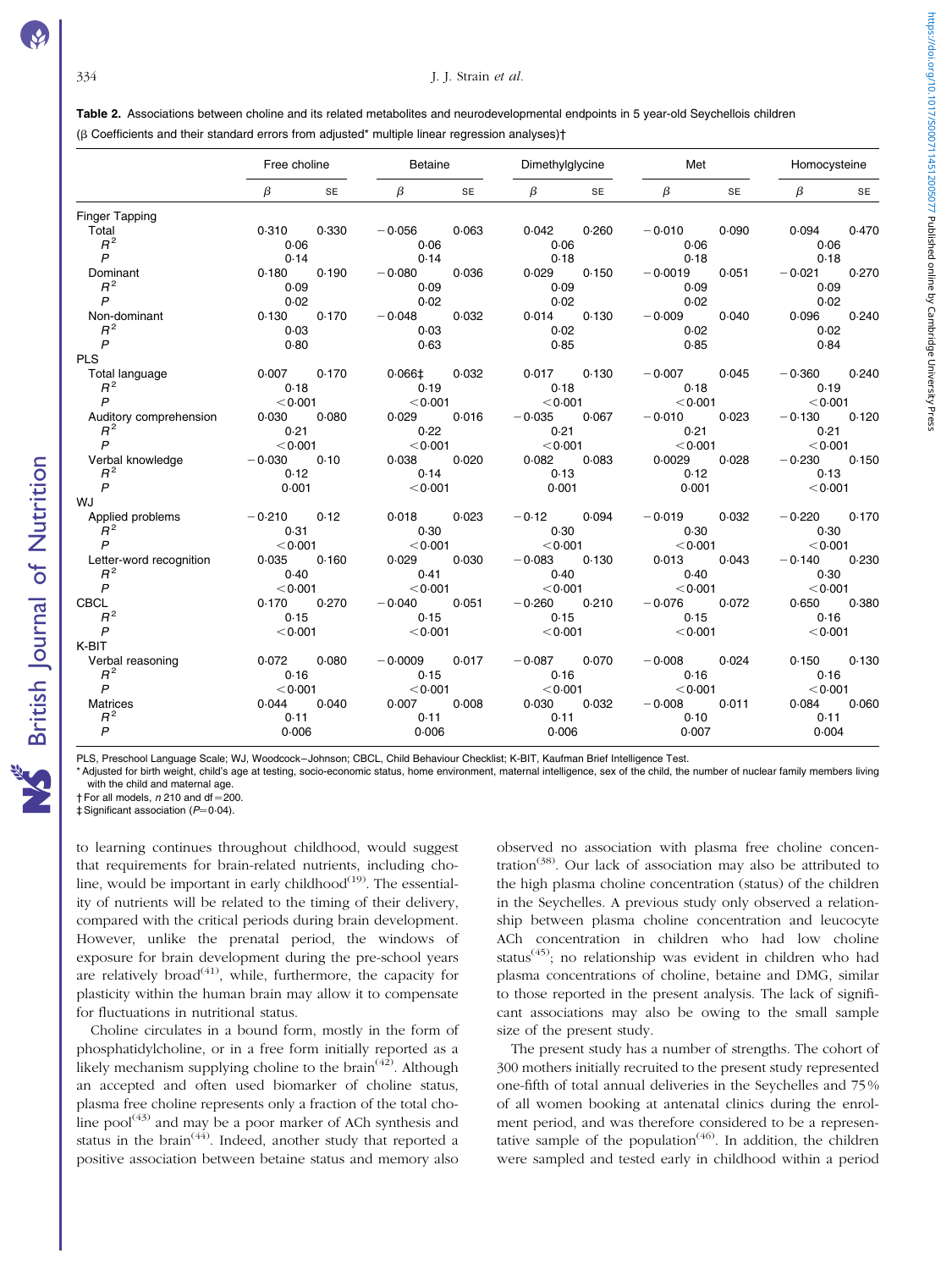of significant brain development, and the test battery used specific and reproducible measures of pre-school neurological function. Extensive data on additional factors that influence child development were also collected and controlled for in the present analysis. Furthermore, choline, betaine, DMG and tHcy were assessed using a sensitive method based on liquid chromatography-MS/MS<sup>(28)</sup>, and plasma free choline concentrations were in keeping with values reported previously in US children<sup> $(17,45)$ </sup>. However, the study also has limitations. The cohort size was not adequate to examine interactions (between choline and the other biomarkers of one-carbon metabolism on neurodevelopmental endpoints) and other unmeasured covariates, such as folate and vitamin  $B_{12}$ , which may have been significant. In addition, the critical period, if any, for human postnatal development with respect to choline may not correspond to 5 years of age. As nonfasting samples were collected from the children, plasma choline concentrations may have been sensitive to recent dietary intakes.

In summary, we found few significant associations between the concentration of free choline (within the normal physiological range for children), or its metabolites, and cognitive outcome in children at 5 years of age. However, the experimental evidence suggesting that choline status is positively associated with cognitive outcome in animals supplemented with choline in the postnatal period suggests that this issue needs further investigation.

# Acknowledgements

We thank all the women and children who participated in the study and the nursing staff in the Seychelles for their assistance with data collection. The present study was supported by the US National Institute of Environmental Health Sciences, National Institutes of Health (R01-ES010219, R01-ES015578, P30-ES001247 and T32-ES007271), the European Union (Sixth Framework Programme; PHIME; FOOD-CT-2006- 016253) and by the Government of Seychelles. The contents reflect only the authors' views; the European Union is not liable for any use that may be made of the information. The authors' responsibilities were as follows: J. M. W. W., M. P. B., E. M. Mc. S. and J. J. S. were involved in the hypothesis generation, organisation of the study, statistical analysis, and data interpretation; E. v. W., R. W. K. and S. W. T. assisted in the statistical analysis and data interpretation; P. W. D., G. J. M., G. E. W. and C. F. S. contributed to the study design and implementation; M. S. M., A. J. Mc. A. and J. H. were involved in the sample analysis and data interpretation; and P. M. U. contributed to the sample analysis; all authors contributed to the manuscript preparation. No author had any conflict of interest.

### **References**

1. Ueland PM (2011) Choline and betaine in health and disease. J Inherit Metab Dis 34, 3–15.

- 2. Zeisel SH, Mar MH, Howe JC, et al. (2003) Concentrations of choline-containing compounds and betaine in common foods. J Nutr 133, 1302–1307.
- 3. Ridgway ND, Yao Z & Vance DE (1989) Phosphatidylethanolamine levels and regulation of phosphatidylethanolamine N-methyltransferase. *I Biol Chem* 264, 1203-1207.
- 4. Blusztajn JK, Liscovitch M & Richardson UI (1987) Synthesis of acetylcholine from choline derived from phosphatidylcholine in a human neuronal cell line. Proc Natl Acad Sci USA 84, 5474-5477.
- 5. Zeisel SH & da Costa KA (2009) Choline: an essential nutrient for public health. Nutr Rev  $67, 615-623$ .
- 6. USDA (2008) US Department of Agriculture Database for the Choline Content of Common Foods, Release Two. Beltsville, MD: US Department of Agriculture.
- 7. McCann JC, Hudes M & Ames BN (2006) An overview of evidence for a causal relationship between dietary availability of choline during development and cognitive function in offspring. Neurosci Biobehav Rev 30, 696–712.
- 8. Albright CD, Mar MH, Friedrich CB, et al. (2001) Maternal choline availability alters the localization of p15Ink4B and p27Kip1 cyclin-dependent kinase inhibitors in the developing fetal rat brain hippocampus. Dev Neurosci 23, 100–106.
- 9. Albright CD, Tsai AY, Mar MH, et al. (1998) Choline availability modulates the expression of TGFbeta1 and cytoskeletal proteins in the hippocampus of developing rat brain. Neurochem Res 23, 751-758.
- 10. Wong-Goodrich SJ, Glenn MJ, Mellott TJ, et al. (2008) Spatial memory and hippocampal plasticity are differentially sensitive to the availability of choline in adulthood as a function of choline supply in utero. Brain Res 1237, 153–166.
- 11. Baron I (2004) Neuropsychological Evaluation of the Child. New York, NY: Oxford University Press.
- 12. Grantham-McGregor S, Cheung YB, Cueto S, et al. (2007) Developmental potential in the first 5 years for children in developing countries. *Lancet* 369, 60-70.
- 13. Meck WH, Williams CL, Cermak JM, et al. (2007) Developmental periods of choline sensitivity provide an ontogenetic mechanism for regulating memory capacity and age-related dementia. Front Integr Neurosci 1, 7.
- 14. Ryan SH, Williams JK & Thomas JD (2008) Choline supplementation attenuates learning deficits associated with neonatal alcohol exposure in the rat: effects of varying the timing of choline administration. Brain Res 1237, 91-100.
- 15. Ward BC, Kolodny NH, Nag N, et al. (2009) Neurochemical changes in a mouse model of Rett syndrome: changes over time and in response to perinatal choline nutritional supplementation. *J Neurochem* 108, 361-371.
- 16. Zeisel SH (2006) The fetal origins of memory: the role of dietary choline in optimal brain development. J Pediatr 149, S131–S136.
- 17. Signore C, Ueland PM, Troendle J, et al. (2008) Choline concentrations in human maternal and cord blood and intelligence at 5 y of age.  $Am J$  Clin Nutr 87, 896–902.
- 18. Wu BTF, Dyer RA, King DJ, et al. (2012) Early second trimester maternal plasma choline and betaine are related to measures of early cognitive development in term infants. PLoS One 7, e43448.
- 19. Rosales FJ, Reznick JS & Zeisel SH (2009) Understanding the role of nutrition in the brain and behavioral development of toddlers and preschool children: identifying and addressing methodological barriers. Nutr Neurosci 12, 190–202.
- 20. Busche A, Bagorda A, Lehmann K, et al. (2006) The maturation of the acetylcholine system in the dentate gyrus of gerbils (Meriones unguiculatus) is affected by epigenetic factors. *J Neural Transm* **113**, 113-124.